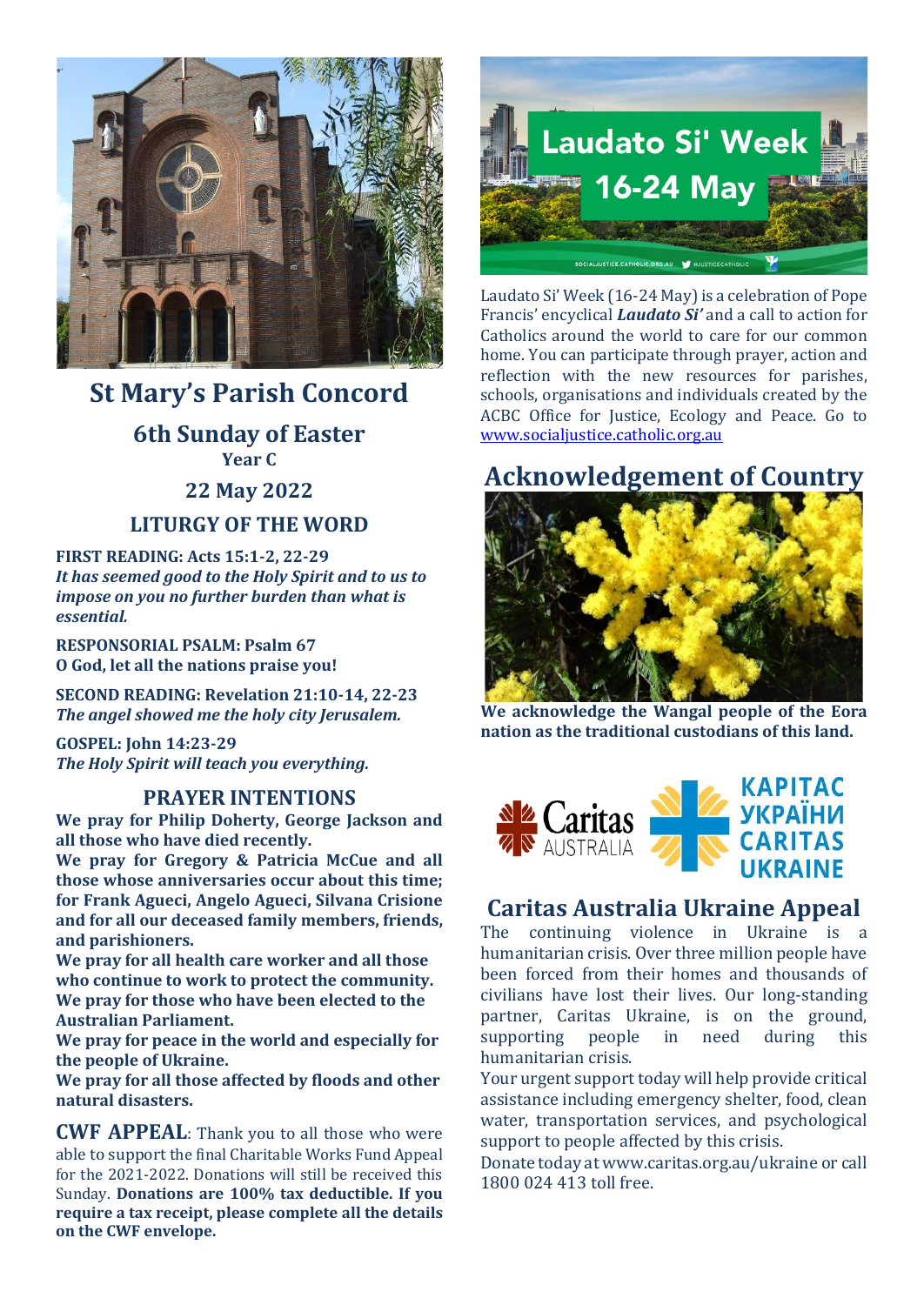#### **TAX RECEIPT FOR PLANNED GIVING**

Thank you to all those who have been able to support the Mission of the parish through your contributions to the parish Sunday collections.

All those who contribute through the parish envelopes will receive a receipt but only those who have requested a *tax receipt* will receive one.

Because not all contributors require a *tax receipt*, in 2017 parishioners were asked to register with the parish if they did **require a** *tax receipt*.

Those who have registered for 2021-2022 will receive a tax receipt that gives 50% tax deductibility for contributions **received by 30 June 2022.**

Any contributor who has not previously requested a tax receipt, may do so for **the new financial year** (2022-2023) by contacting the parish office, but we

must receive your request by Friday 10 June 2022.

We will presume that those who have registered in the past still wish to receive a tax deduction. However, if your circumstances have changed and you no longer require a *tax receipt*for 2022-2023, please contact the parish office.

**WINTER APPEAL** The St Mary's Concord conference of the St Vincent de Paul Society will be seeking our support for the Vinnie's Winter Appeal at all Masses next Sunday.

#### **EUTHANASIA LAWS IN NSW**

Archbishop Anthony Fisher has released a Media Statement following the passing of the Voluntary Assisted Dying Bill 2021 by the NSW Parliament. In part, he wrote:

"*The disturbing nature of this legislation is compounded by the way the debate over amendments was conducted.* 

*All amendments put forward by those who would seek to make this deadly regime even a little bit safer were rejected. That no meaningful amendments were accepted speaks to a 'winner takes all' approach by the proponents of this bill and reveals an ugliness that has invaded our politics.* 

*This does not bode well for the protection of our most vulnerable citizens."*

The full Media Statement can be found on the parish notice board and on the website for the Archdiocese of Sydney.

**HERITAGE SIGNS**: In 2020 St Mary's Parish commissioned five heritage signs to mark the sesquicentenary of the parish. They recall historical parish buildings that once existed on the parish site: the first church (1845), the second church (1874), the presbytery (1882), the first school building (1894) and the convent (1898). The signs have been placed close to the original locations of the buildings.

# **St Mary's School Concord**

The 1845 church also served as a hall and from 1846 as a classroom for a one-teacher school with John Clancy as the first schoolmaster.

When John Clancy retired due to ill health in 1858, he was followed by a series of lay teachers. Records are unclear about the school's operation in the 1860s but when St Mary's Parish was established in 1870, the existing one-teacher school became part of St Mary's Parish.



**The First School Building 1894** *The photo was taken 1917 as the hall was under construction (on the left).*

When the New South Wales Colonial Government withdrew funding for denominational schools in 1879, it became more difficult for the parish to pay the salary of the teacher and to maintain the school.

Fr Callaghan McCarthy, the first parish priest, asked the Sisters of Charity to take charge of the school and in 1883 the Sisters began travelling each day from Ashfield to teach in the school-hall.



The first school building was erected on the parish site in 1894. It stood on the western side of the present Church Forecourt on what is now the "grass" area within the school precinct. The foundation stone laid by Cardinal Moran on 2 December 1894 can now be seen on the western side of the church stepsSt Mary's School continued to grow and expand.

In 1917 a new hall was built with classrooms above and after the present church opened in 1929, the second church built in 1874 was used for classes.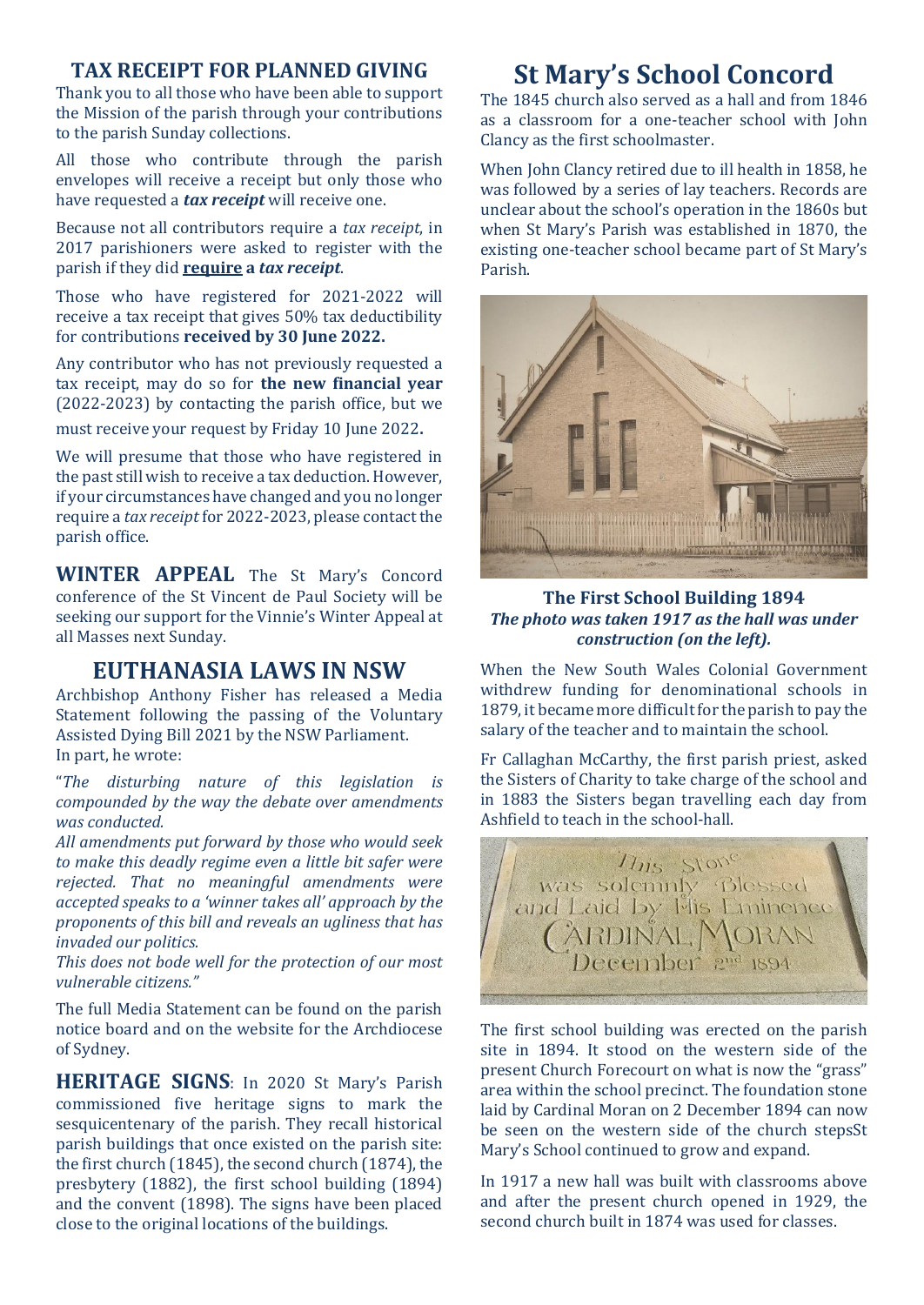In 1940 a new infants' school building was built facing Burton Street and in 1956 a Commercial College for girls was built on the site of the second church.



*The 1972 block after the 2000-2001 renovations. It was demolished in 2011*

When more classrooms were needed in the 1970s, the first school building that had opened in 1894 was demolished to make way for a new block of classrooms which was blessed and opened by Archbishop James Freeman on 3 September 1972.

Kindergarten moved into the new classrooms until almost forty years later when, in 2011, another new classroom block was built for Kindergarten along the Parramatta Road boundary of the school precinct. That project also enabled the 1972 classrooms to be demolished to create the present "grass" area.

#### **Didaskó Catholic Adult Faith Formation**

The Parish Renewal Team of the Archdiocese of Sydney is offering Sydney Catholics an opportunity to grow in their faith with spiritual, intellectual and practical formation.

Didaskó offers an online short course each month which aims to build a culture of formation in our parishes. Courses are delivered online over three evenings at a cost of \$25 per course. Bishop Richard Umbers, Auxiliar Bishop in Sydney, will present the first course on Mondays 1 and 8 June, and Tuesday 14 June from 7:30pm–8:45pm, with the topic "What Catholic Christians Believe: An Introduction to the Catechism." Register at [www.gomakedisciples.org.au/cas-events/](https://comms.sydneycatholic.org/ch/75218/bxqq7/2219737/cxHaylqe_G2Ku55e3z8xsxqITNu92ThlPqPyUpar.html)

For more information, contact Helen Wagner at [parishrenewal@sydneycatholic.org](mailto:parishrenewal@sydneycatholic.org) or go to the link to the information leaflet here: [A4 flyer](https://www.gomakedisciples.org.au/wp-content/uploads/2022/05/Didasko-Flyerv7.pdf)

**PARKING ON SUNDAYS**: One of the limitations that we face is the very limited parking that is available. Some off-street parking is available in the Church Forecourt via the Parramatta Road gates. The Burton Street entrance is the emergency access for St Mary's Villa and can only be used as a drop-off point.

# **St Mary's Church Concord**

The painting of the Blessed Virgin Mary that is the dominant image of Mary in the church is a copy of *The Immaculate Virgin of Los Venerables* painted by the Spanish artist Bartolome Esteban Murillo (1618- 1682) in about 1678.

It is believed that the original painting was commissioned from Bartolomé Esteban Murillo by Justino de Neve, who was ecclesiastical president of the *Hospital de los Venerables* in Seville. He later donated it to the chapel at the hospital. The original painting is now in the Prado Museum in Madrid

The title of Immaculate Virgin reflects the belief that Mary was without sin from the first moment of her being. Although it was only officially declared a dogma of the Church in 1854, belief in the Immaculate Conception of Mary had been a popular devotion in Spain since the 16th century.

In this painting Murillo combined two different iconographic traditions: the Immaculate Conception and the Assumption. Although the Assumption of Mary was only declared to be a dogma in 1950, it too had been a popular devotion for many centuries.

The parish's copy was cleaned and restored in February 2020 to mark the Sesqicentenary of the founding of St Mary's Parish (1870-2020).